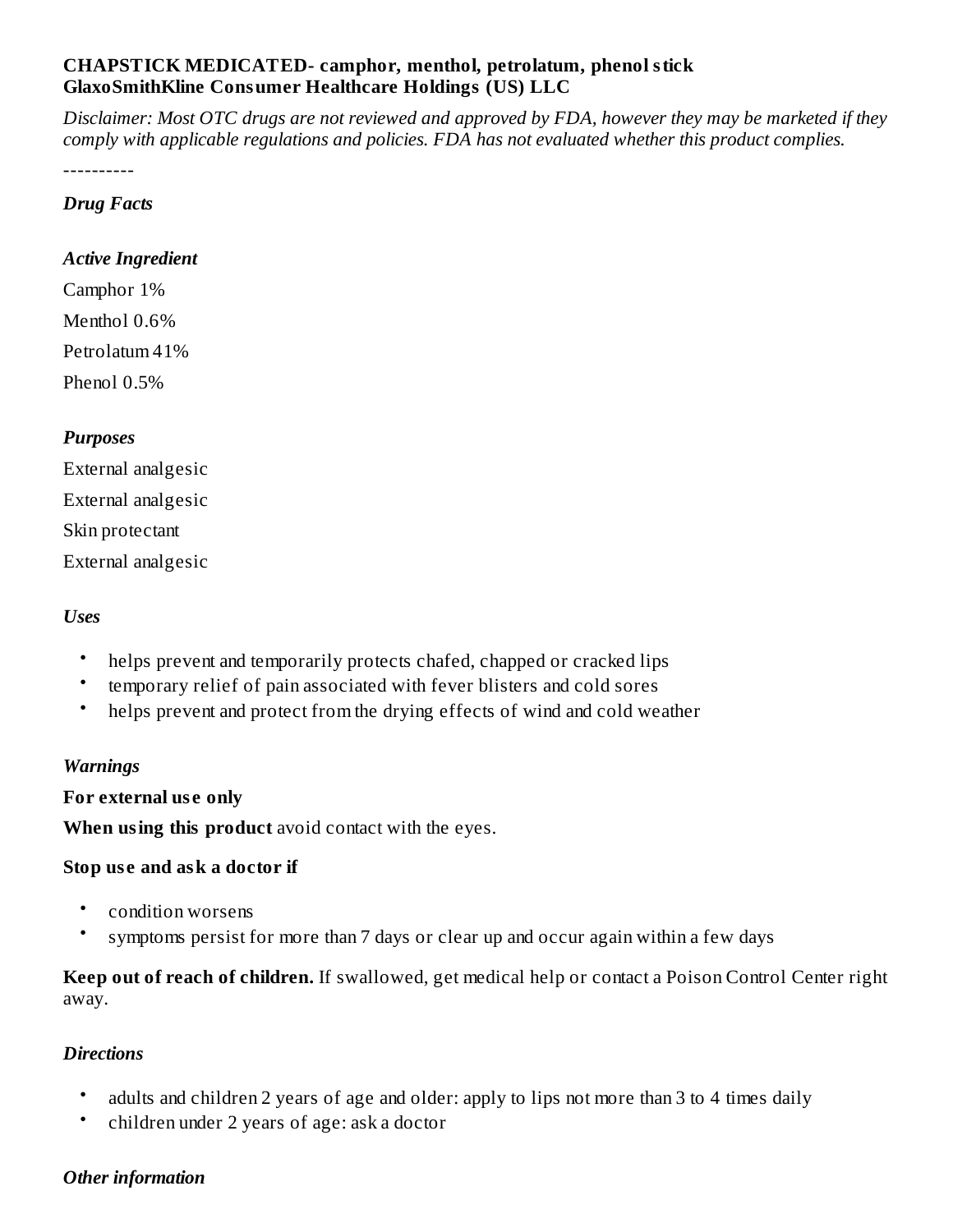• store at 20-25°C (68-77°F)

#### *Inactive ingredients*

arachidyl propionate, carnauba wax, cetyl alcohol, cocoa butter, fragrance, isopropyl lanolate, isopropyl myristate, lanolin, light mineral oil, octyldodecanol, oleyl alcohol, paraffin, phenyl trimethicone, white wax

## *Questions or comments?*

call weekdays from 9 AM to 5 PM at **1-877-227-3421**

## *Additional information*

Marketed by: Pfizer

Madison, NJ 07940 USA

© 2017 Pfizer Inc.

For most recent product information, visit www.chapstick.com

Paraben Free

## **PRINCIPAL DISPLAY PANEL**

BRAND LIP CARE

**ChapStick ®**

EXTERNAL ANALGESIC | SKIN PROTECTANT

CLASSIC **MEDICATED**

SOOTHES, COOLS & PROTECTS TO RELIEVE SEVERELY DRY, CHAPPED LIPS

NET WT 0.15 OZ (4 g)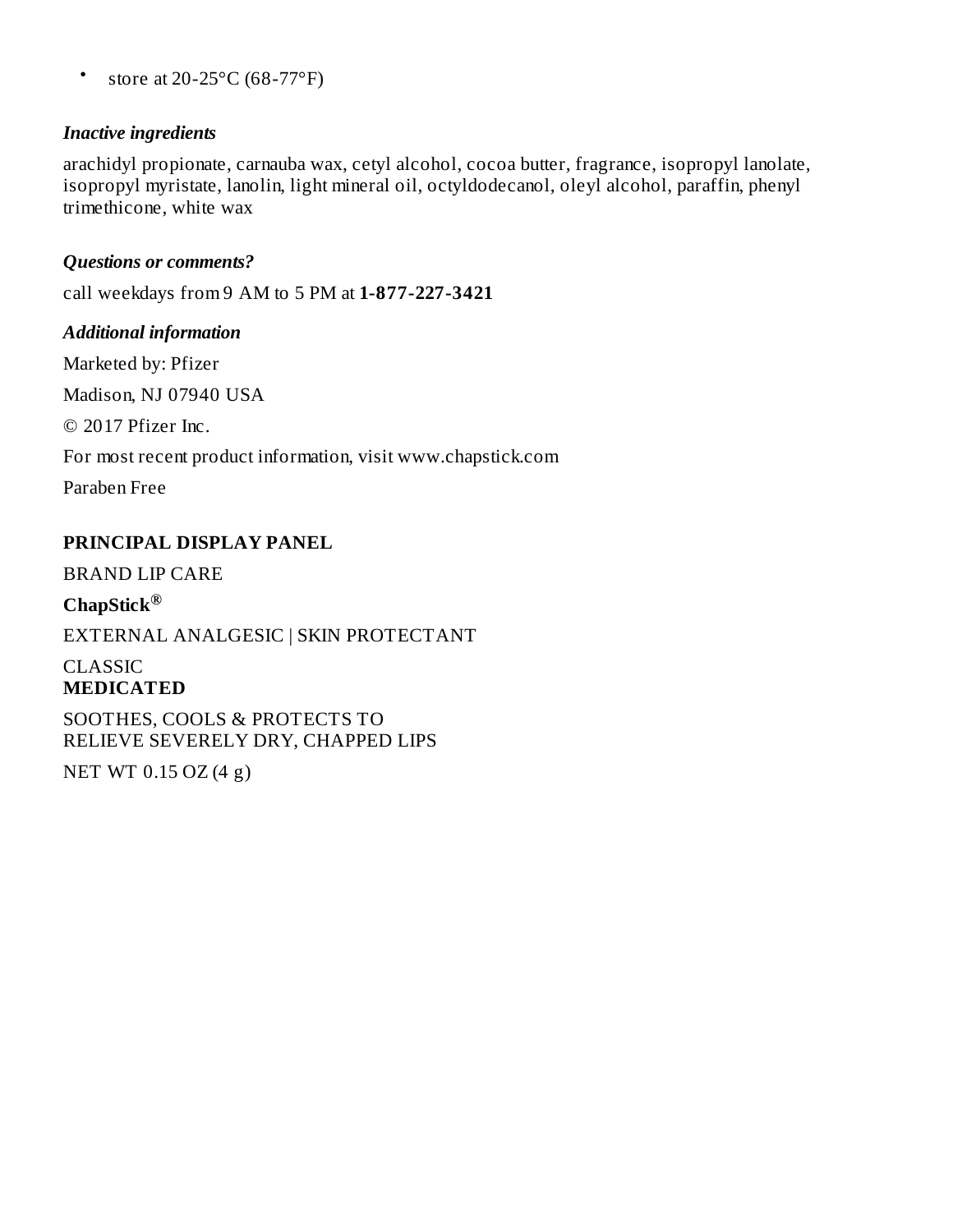

# **CHAPSTICK MEDICATED**

camphor, menthol, petrolatum, phenol stick

| <b>Product Information</b> |                |                    |               |  |  |  |
|----------------------------|----------------|--------------------|---------------|--|--|--|
| Product Type               | HUMAN OTC DRUG | Item Code (Source) | NDC:0573-0720 |  |  |  |
| Route of Administration    | TOPICAL        |                    |               |  |  |  |

| <b>Active Ingredient/Active Moiety</b>                                                               |                                     |                            |  |  |  |
|------------------------------------------------------------------------------------------------------|-------------------------------------|----------------------------|--|--|--|
| <b>Ingredient Name</b>                                                                               | <b>Basis of Strength</b>            | Strength                   |  |  |  |
| <b>CAMPHOR (SYNTHETIC) (UNII: 5TJD82A1ET) (CAMPHOR (SYNTHETIC) -</b><br>UNII:5TJD82A1ET)             | CAMPHOR (SYNTHETIC)                 | $10 \text{ mg}$<br>in $1g$ |  |  |  |
| <b>MENTHOL, UNSPECIFIED FORM (UNII: L7T10EIP3A) (MENTHOL, UNSPECIFIED FORM -</b><br>UNII:L7T10EIP3A) | MENTHOL, UNSPECIFIED<br><b>FORM</b> | 6 mg in $1g$               |  |  |  |
| <b>PETROLATUM</b> (UNII: 4T6 H12BN9 U) (PETROLATUM - UNII:4T6 H12BN9 U)                              | PETROLATUM                          | $410$ mg<br>in $1g$        |  |  |  |
| PHENOL (UNII: 339 NCG44TV) (PHENOL - UNII:339 NCG44TV)                                               | PHENOL                              | $5$ mg in $1$ g            |  |  |  |
|                                                                                                      |                                     |                            |  |  |  |

| Inactive Ingredients                           |          |  |  |  |
|------------------------------------------------|----------|--|--|--|
| <b>Ingredient Name</b>                         | Strength |  |  |  |
| <b>ARACHIDYL PROPIONATE (UNII: QV5DAH3MSB)</b> |          |  |  |  |
| CARNAUBA WAX (UNII: R12CBM0 EIZ)               |          |  |  |  |